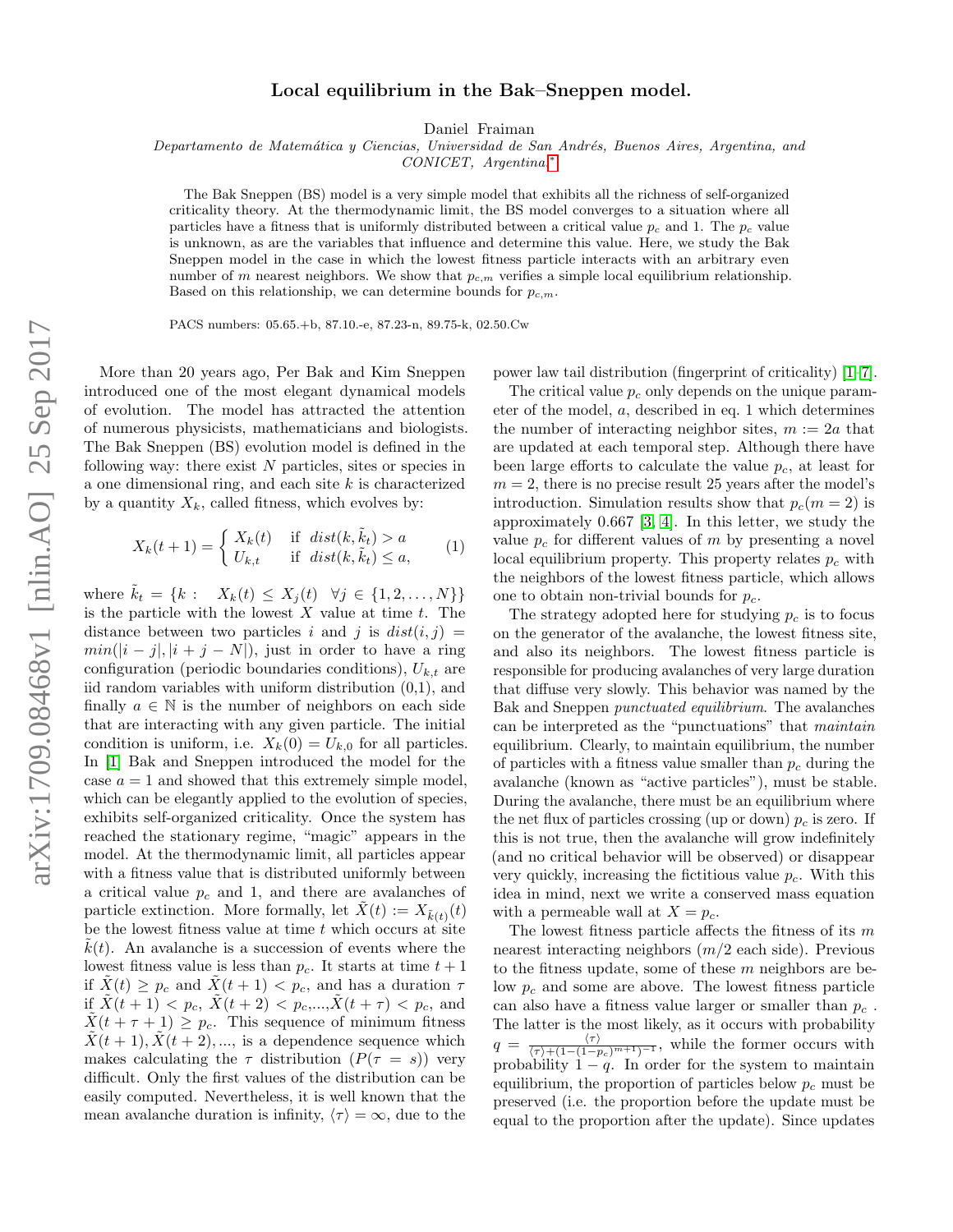

FIG. 1: (A) Fitness of the  $n = 3000$  particles evolved by the Bak–Sneppen model with  $m = 4$ . (B) Zoom-in of the particles near the lowest fitness particle  $(2694)$  at time t. The number of neighbors of the lowest particle with fitness below  $p_c$  is  $S_t = 2$ . (C) The same particles shown in panel B at time  $t + 1$ . In this case, the lowest particle is the number 2695 and  $S_{t+1} = 1$ . The lowest fitness particle at time t is shown with a blue circle, and the  $m$  neighbors of the lowest site are shown with red circles.

are uniform, this last proportion is just  $p_c$ , and the proportion before the update can be easily written using the law of total probability. This preservation gives rise to the following equation:

$$
p_c = q \frac{1 + \langle S \rangle}{1 + m} + (1 - q) \frac{0}{1 + m},
$$
 (2)

where  $\langle S \rangle$  is the mean number of interacting neighbors that have a fitness value below  $p_c$  when the lowest fitness particle is below  $p_c$ . The first right numerator  $1 + \langle S \rangle$ corresponds to the number of particles that have a fitness below  $p_c$  from a total of  $1 + m$  particles, knowing that the  $\tilde{X}$  is below  $p_c$ . The second numerator term is zero because it corresponds to the case where  $\tilde{X}$  is greater or equal to  $p_c$  and therefore none of the neighbors can have a fitness value below  $p_c$ . Finally, since at the thermodynamic limit  $\langle \tau \rangle = \infty$   $(q = 1)$ , we obtain:

<span id="page-1-0"></span>
$$
p_c = \frac{1 + \langle S \rangle}{1 + m}.\tag{3}
$$

Another way to think of eq. [3](#page-1-0) is the following: let us suppose we have a permeable wall at  $X = p_c$ . At the thermodynamic limit and equilibrium, the lowest fitness particle,  $k$ , will be (with probability 1) below  $p_c$ . Some of the m neighbors of k can be below  $p_c$  and some above it. The number of neighbors that are below are equal to  $1 + \langle S \rangle$ , and some of these will cross up the barrier. On average,  $(1 + \langle S \rangle)(1 - p_c)$  will cross up the  $p_c$  barrier. On the other hand, above  $p_c$  there are  $(m - \langle S \rangle)$  particles and on average,  $(m - \langle S \rangle)p_c$  will cross down the barrier. If we equal both the number of up cross and down cross particles, imposing that the system maintain equilibrium, we obtain eq. [3.](#page-1-0)



FIG. 2: Scheme of the three models studied: random neighbors (left), Bak Sneppen (middle), compact neighbors (right). Crosses represent active particles and points represent inactive ones.

Now, based on eq. 2, we show that the critical value of the Bak-Sneppen model can be bounded by the critical value of two different models. These models present a slight modification of the original BS model (Fig. 2). The modification is the following: once the  $m + 1$  particles of the BS model are updated, we proceed to change the position of the updated particles. In one case, the m updated neighbors are exchanged with other m random particles. This model also presents a critical value called  $p_{inf}$ , and gives rise to "diluted" avalanches (left panel Fig. 2) with  $\langle \tau \rangle = \infty$ . At the thermodynamic limit, the neighbors with the lowest fitness particles are always above  $p_{inf}$  obtaining in this case  $\langle S \rangle = 0$ , and therefore eq. [3](#page-1-0) becomes

<span id="page-1-1"></span>
$$
p_{inf} = \frac{1}{1+m}.\tag{4}
$$

In Ref. [\[9\]](#page-3-5) the authors obtained the same result, by using mean field theory. Also, consistent with eq. [4,](#page-1-1) in [\[8\]](#page-3-6) found that for the case of one interacting neighbor  $m = 1$ , the critical value is  $1/2$ . Note that for this model we can also use a simple branching process argument to obtain the same result. Let  $Z(t)$  equal the number of active sites at time t, i.e.  $Z(t) = #\{i : X_i(t) < p_{inf}\}.$  If we start from a unique "active particle",  $Z(1) = 1$ , at the next discrete time point there may be 0,1,2,..., or  $m + 1$  active particles (born from the first particle that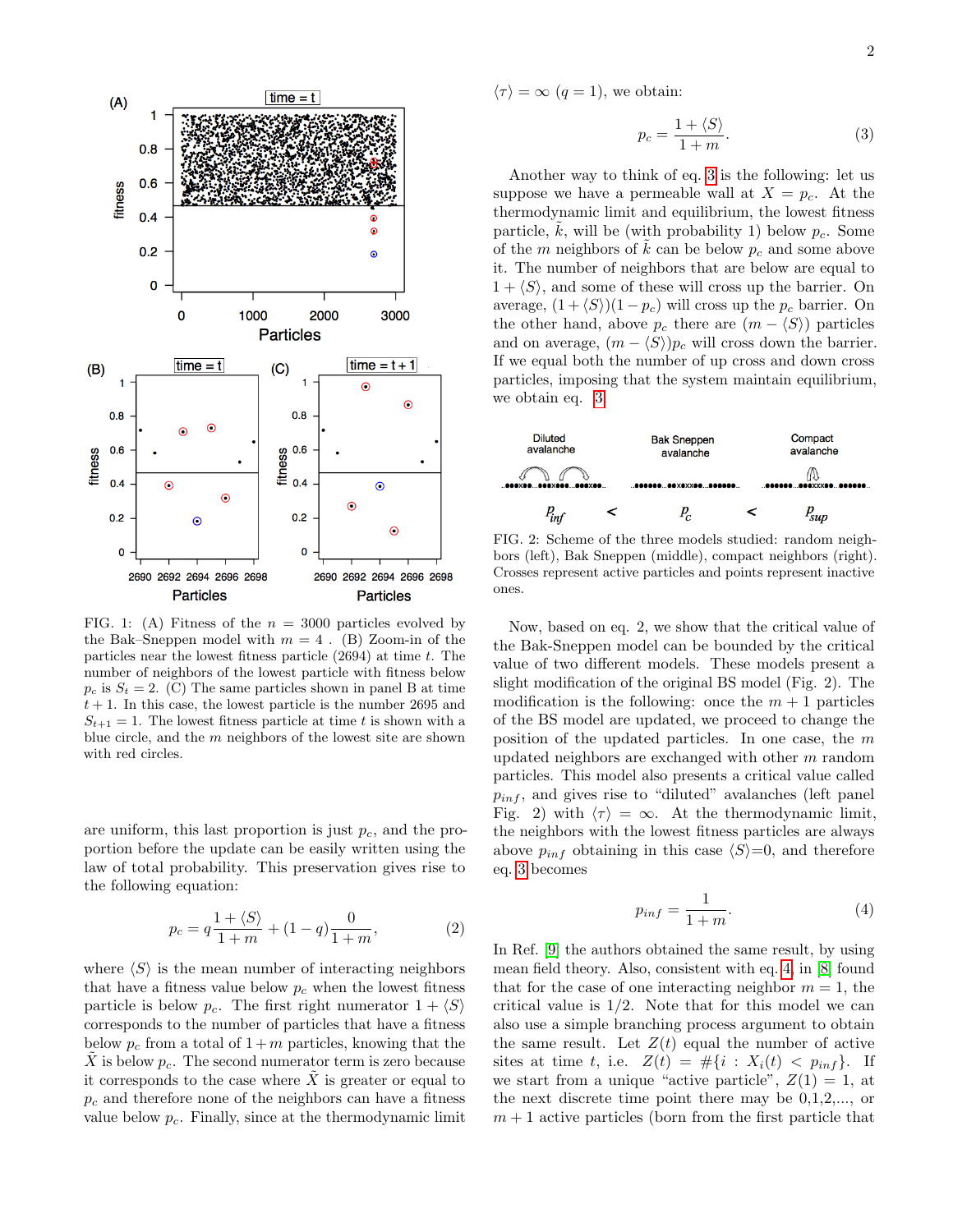3

died). This process continues, and each offspring can in turn have anywhere between zero and  $m + 1$  offspring. Since we are studying the system in equilibrium and at the thermodynamic limit, the probability of selecting the same offspring twice before producing more offspring is zero [\[11\]](#page-4-0), then we have a true branching process. It is well known that a branching process is critical if the expected number of offspring is equal to 1. Therefore, in terms of the Bak Sneppen model, we obtain the following equation:  $(m+1)p_{inf} = 1$ , which is equivalent to eq. [4.](#page-1-1)

Now, we introduce the model that gives rise to an upper bound for  $p_c$ . In this case, non-consecutive active (below the critical value, now called  $p_{sup}$ ) particles are rearranged so that there are no inactive particles among active ones. In this case, "trapped" inactive particles are moved to the border between active and inactive particles. That is why we say that the model generates "compact" avalanches (right panel, Fig. 2). In equilibrium and at the thermodynamic limit, particles have a fitness value that is uniformly distributed between  $p_{sup}$  and 1  $(U[p_{sup}, 1])$ . Unlike the two previous models, the duration of the avalanches  $(\tau)$  follows an exponential distribution. In this case  $\langle S \rangle$  cannot be easily calculated. Nevertheless, we found a superior bound for  $p_{sup}$ .

We show how to calculate an upper bound for  $p_{sup}$  for the case  $m = 2$ . Let  $Z_t$  be the number of active particles (below  $p_{sup}$ ) at time t with  $Z_0 = 1$ , and let  $Z = \lim_{t \to \infty} Z_t$ be the stationary version of the process with a mean value  $\langle Z \rangle$ . In the stationary condition, any of the  $Z = k$ particles that are below  $p_c$  can have the lowest fitness, i.e. all have probability  $1/k$  of being the lowest fitness particle  $(k)$ . Now, since these k particles are all together (compact) then the number of neighbors of lowest particle, S, can be 1 or 2 (or 0 if  $k = 1$ ). The value 1 corresponds to  $\hat{k}$  at the edge of active and inactive particles, while the value 2 corresponds to  $k$  somewhere "inside". Therefore, the mean number of neighbors of lowest particle values verifies

$$
\langle S \rangle = \sum_{k \ge 2} \left( \frac{2}{k} 1 + (1 - \frac{2}{k}) 2 \right) P(Z = k) = 2 - 2 \langle \frac{1}{Z} \rangle < 2 - 2 \frac{1}{\langle Z \rangle}.
$$

Note that if the probability law of  $Z(P(Z = k))$  is known, no upper bound for  $\langle S \rangle$  is needed. For  $m > 2$  the calculation is straightforward and we obtain:

$$
p_{sup} = q \frac{1 + \langle S \rangle}{1 + m} < \frac{1 + \langle S \rangle}{1 + m} < \frac{1 + m - m(2 + m)(4\langle Z \rangle)^{-1}}{1 + m}
$$

Unfortunately, we do not know how to calculate  $\langle Z \rangle$ , but we believe it can be calculated since one advantage of this last model is that  $Z_t$  can be expressed by a simple birth and death equation.

What else can we say about  $\langle S \rangle$  for the Bak-Sneppen model? As mentioned above, S is the number of interacting neighbors that have a fitness value below  $p_c$ 

when the minimum fitness particle is below  $p_c$ . One can see that since each neighbor is independent, S has a binomial distribution with parameters  $m$  and  $\tilde{p}$ , i.e.  $P(S = k) = {m \choose k} \tilde{p}^k (1 - \tilde{p})^{m-k}$ . Then

$$
\langle S \rangle = m\tilde{p}
$$
 with  $\tilde{p} = \int_0^{p_c} f_S(s)ds,$  (5)

where  $f_S(s)$  is the probability density of a randomly selected interacting neighbor of the particle with the lowest fitness level when this value is less than  $p_c$ .

In order to gain some intuition about  $f_S(s)$  we study the Bak-Sneppen at the limit opposite the thermodynamic limit  $(N \to \infty)$ , that is, the limit of few particles. Specifically, we study the BS model for a closed system of only  $m + 1$  interacting particles. The periodic boundary condition ensures that the  $m + 1$  particles are always interacting. In this case, the BS model does not have a critical value  $p_c$ , but we assume an arbitrary "fictitious" critical value",  $p^*$ , just for studying the S distribution when the lowest fitness value is smaller than  $p^*[12]$  $p^*[12]$ . We want to understand how the fitness of neighbors of the minimum fitness particle is distributed when the lowest fitness particle is below a certain value,  $p^*$ . Let us call  $f_S^{closed}(s)$  the corresponding probability density. This probability density can be easily computed from the order statistics distribution. Considering that the fitness  $X_i$  of particle  $i$   $(i = 1, 2, ..., m + 1)$  is a uniform  $(0,1)$  random variable and that these are independent, if we call  $X_{(1)}$ the lowest value,  $X_{(2)}$  the following order statistic, and  $X_{(m+1)}$  the maximum fitness value, it is easy to verify that

<span id="page-2-0"></span>
$$
f_S^{closed}(s) = \frac{1}{mP(X_{(1)} < p^*)} \frac{\partial}{\partial s} \left( \sum_{i=2}^{m+1} P(X_{(1)} < p^*, X_{(i)} < s) \right). \tag{6}
$$

Finally, considering that the joint order statistics pdf for uniform random variables is

$$
f_{X_{(i)},X_{(j)}}(u,v) = N! \frac{u^{i-1}}{(i-1)!} \frac{(v-u)^{j-i-1}}{(j-i-1)!} \frac{(1-v)^{N-j}}{(N-j)!}
$$

with  $0 \le u < v \le 1$  and N is the number of particles (in the closed system  $N = m + 1$ , it is possible to calculate  $f_S^{closed}(s)$  from eq. [6.](#page-2-0)

For example, for  $m = 2$  neighbors, we obtain

.

$$
f_S^{closed}(s) = \begin{cases} \frac{3s(2-s)}{2(1-(1-p^*)^3)} & \text{if } s < p^* \\ \frac{3p^*(2-p^*)}{2(1-(1-p^*)^3)} & \text{if } s \ge p^*, \end{cases}
$$

Fig. 3A shows  $f_S^{closed}(s)$  for different values of  $m =$  $\{2, 4, 8, 20\}$  considering  $p^*(m)$  the true  $p_c(m)$  observed at the thermodynamic limit.

On the other hand, for large  $N(N \gg m)$  an avalanche can be considered an open system. More particles can be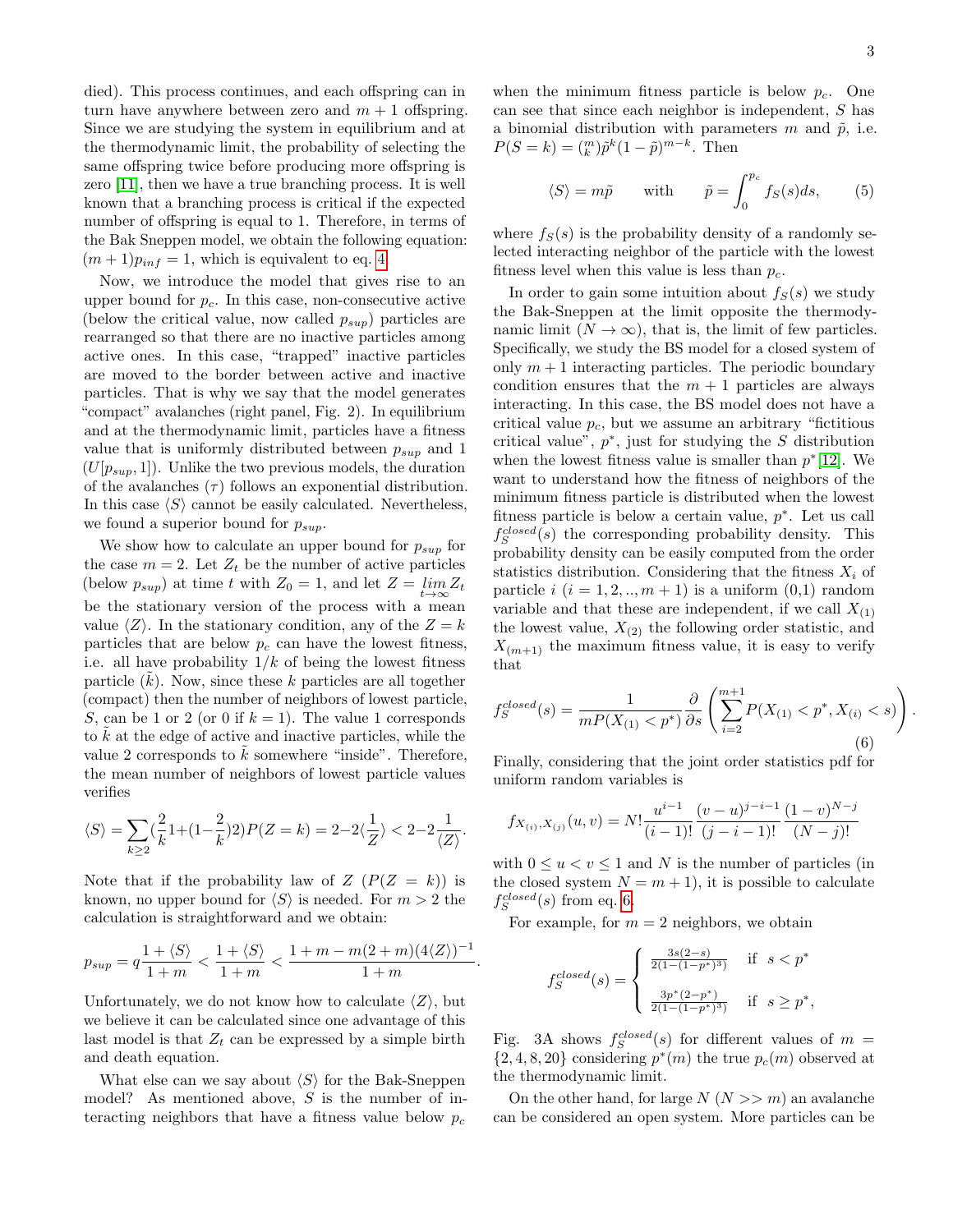

FIG. 3: Probability density of the fitness of neighbors of  $\overline{k}$ when  $k < p_c(m)$ , and when considering: (A) a system of  $N = m + 1$  particles, (B) a system of  $N = 4000$  ( $\sim$  infinity) particles.  $f_S^{closed}(s)$  is calculated from eq. 5.  $f_S(s)$  is estimated by simulations.

incorporated into the avalanche as time evolves. This is not possible in the closed system where only the  $m+1$  fixed particles can be part of the "avalanche". This difference has an impact on the number of particles from which the minimum fitness is selected. Nevertheless, simulations show that  $f_S(s)$  for large N (Fig. 3B) is similar to the one for  $N = m + 1$  (Fig. 3A). The probability density of  $S, f_S(s)$ , is a smooth function that is partitioned into two sides and can be described as

$$
f_S(s) = \begin{cases} g(s) & \text{if } s < p_c \\ g(p_c) & \text{if } s \ge p_c, \end{cases}
$$
 (7)

with  $g(0) = 0$ .

For  $m = 2$  the probability densities corresponding to  $N = m + 1$  and to  $N = \infty$  present some differences. But, for  $m > 2$  densities are similar. Next, we focus on the case  $m > 2$ . In this case,  $f_S(s)$  (or g) is a concave function and therefore a lower bound for  $p_c$  can be obtained by proposing a linear g function. Under this hypothesis, it



FIG. 4: Critical value of the BS model as a function of m. Upper and lower bounds are also represented.

is easy to verify that

<span id="page-3-7"></span>
$$
\frac{2}{1+m} < p_c,\tag{8}
$$

just by using equations 3 and 5.

Finally, in Fig. 4 we show the empirical critical value  $p_c$  as a function of m together with the empirical upper bound  $(p_{sup})$  and the theoretical lower bounds (eq. [4](#page-1-1)) and [8\)](#page-3-7).

In summary, in this paper we presented a local equilibrium equation (eq. 2) that allows one to obtain information about the critical value  $p_c$  of the Bak-Sneppen model. This equation relates the global selection rule (selecting the lowest fitness particle) with the local cooperative effects (neighbors of the lowest fitness particle are modified). Although we did not study it here, the relationship presented also allows one to study the BS model under different topologies as well as other Bak-Sneppen type models [\[10\]](#page-4-2).

- <span id="page-3-0"></span><sup>∗</sup> Electronic address: [dfraiman@udesa.edu.ar](mailto:dfraiman@udesa.edu.ar)
- <span id="page-3-1"></span>[1] P. Bak, K. Sneppen, *Phys. Rev. Lett.*, **71**, 4083 (1993).
- [2] J. de Boer, B. Derrida, H Flyvbjerg, A. Jackson, T. Wettig, , *Phys. Rev. Lett.*, **73**, 906 (1994).
- <span id="page-3-3"></span>[3] K. Sneppen, P. Bak, H. Flyvbjerg, M. Jensen, Proc. Natl. Acad. Sci. USA, **92**, 5209 (1995).
- <span id="page-3-4"></span>[4] P. Grassberger, *Phys. Lett. A*, **200**, 277 (1995)
- [5] M. Paczuski, S. Maslov, and P. Bak, *Europhys. Lett.*, **27**, 97, (1994)
- [6] S. Boettcher, M. Paczuski. Phys. Rev. Lett. 76, 348 (1996).
- <span id="page-3-2"></span>[7] M. Felici, G. Caldarelli, A. Gabrielli, L. Pietronero, Phys. Rev. Lett., 86, 1896 (2001).
- <span id="page-3-6"></span>[8] R. Meester, A. Sarkar, *J Stat Phys*, **149**, 964 (2012).
- <span id="page-3-5"></span>[9] H. Flyvbjerg, K. Sneppen, P. Bak. Phys. Rev. Lett., 71,